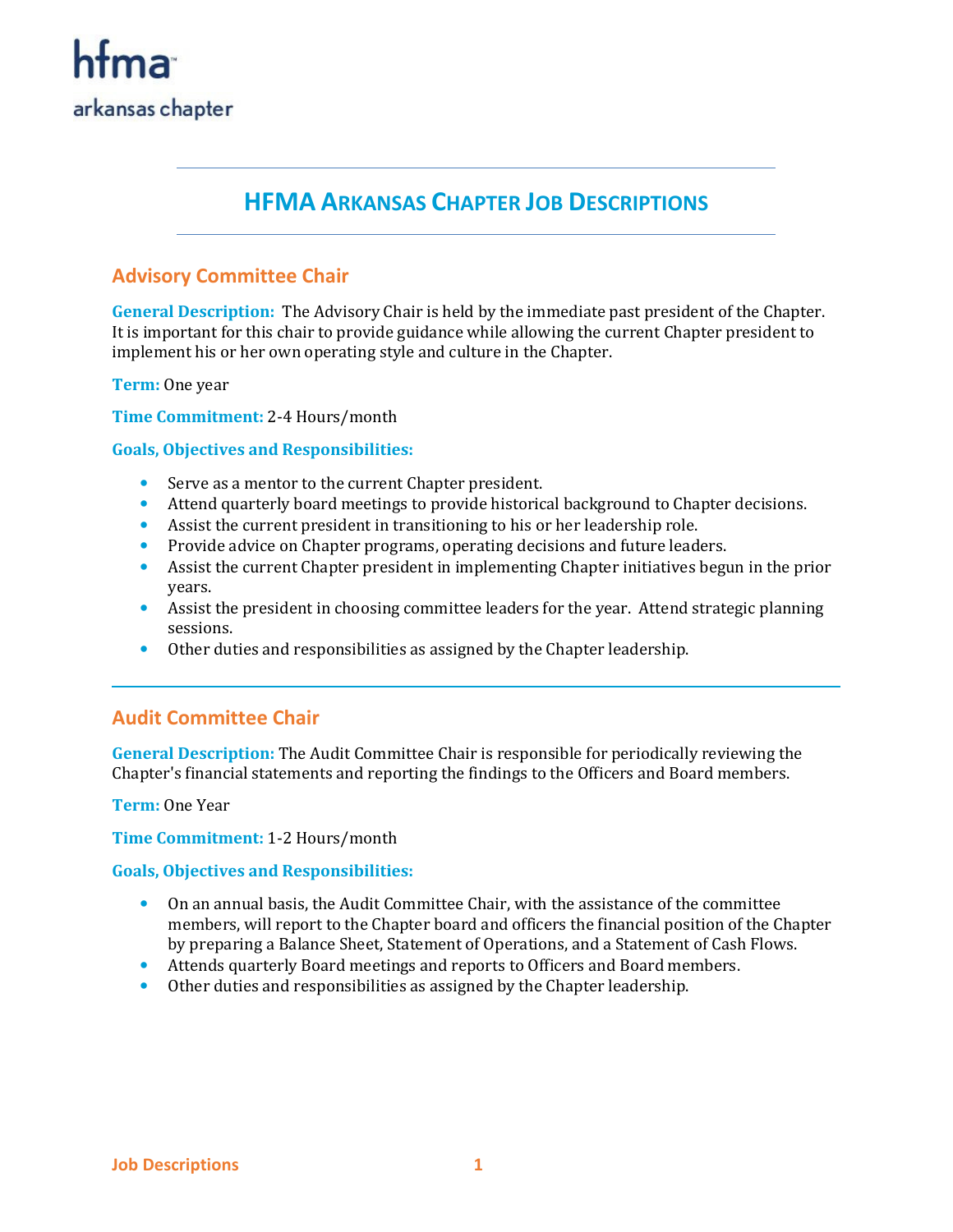## arkansas chapter

## **Board Member**

**General Description:** The Board members as a group are responsible for overall decision making and oversight of all Chapter activities. He/She will work with other members to plan agendas for quarterly educational meetings sponsored by the Chapter.

**Term:** Two Years

**Time Commitment:** 6-12 Hours/month

#### **Goals, Objectives and Responsibilities:**

- Review and approve submitted changes to Chapter by-laws.
- Attend all scheduled Board meetings.
- Attend Chapter annual strategic planning meeting.
- Work with Officers and Committee Chairs to develop and approve goals and objectives of the Chapter for each fiscal year.
- Work with other Board members to schedule and prepare speakers for three quarterly educational meetings per year.
- Generate interest and participation in Chapter activities.
- Review and approve annual financial budgets and approve expenses as outlined by the Chapter by-laws.
- Other duties and responsibilities as assigned by the Chapter leadership.

## **Bylaws Committee Chair**

**General Description:** The Bylaws Committee Chair is responsible for ensuring that the Chapter operates within the scope of the Bylaws. He/She will review and recommend revisions to the Chapter Bylaws annually and on an as needed basis.

**Term:** One Year

#### **Time Commitment:** 2-4 Hours/month

- Attend quarterly Board meetings and report activities of the committee. Attend strategic planning sessions.
- Monitor Chapter activities for adherence to Bylaws.
- Review Bylaws and Policies & Procedures manual annually and/or as needed and submit proposed amendments to the Officers and Board for approval.
- Upon approval of Resolutions or adoption of a Resolution to Amend the Bylaws, by the Officers and Board of Directors, revisions shall be submitted to National HFMA for approval.
- Make approved revisions to the Bylaws and transmit a copy of such to National HFMA for filing.
- Update Policies and Procedures as new policies are voted on and approved by board.
- Communicate changes to the Bylaws to the Chapter membership.
- Other duties and responsibilities as assigned by the Chapter leadership.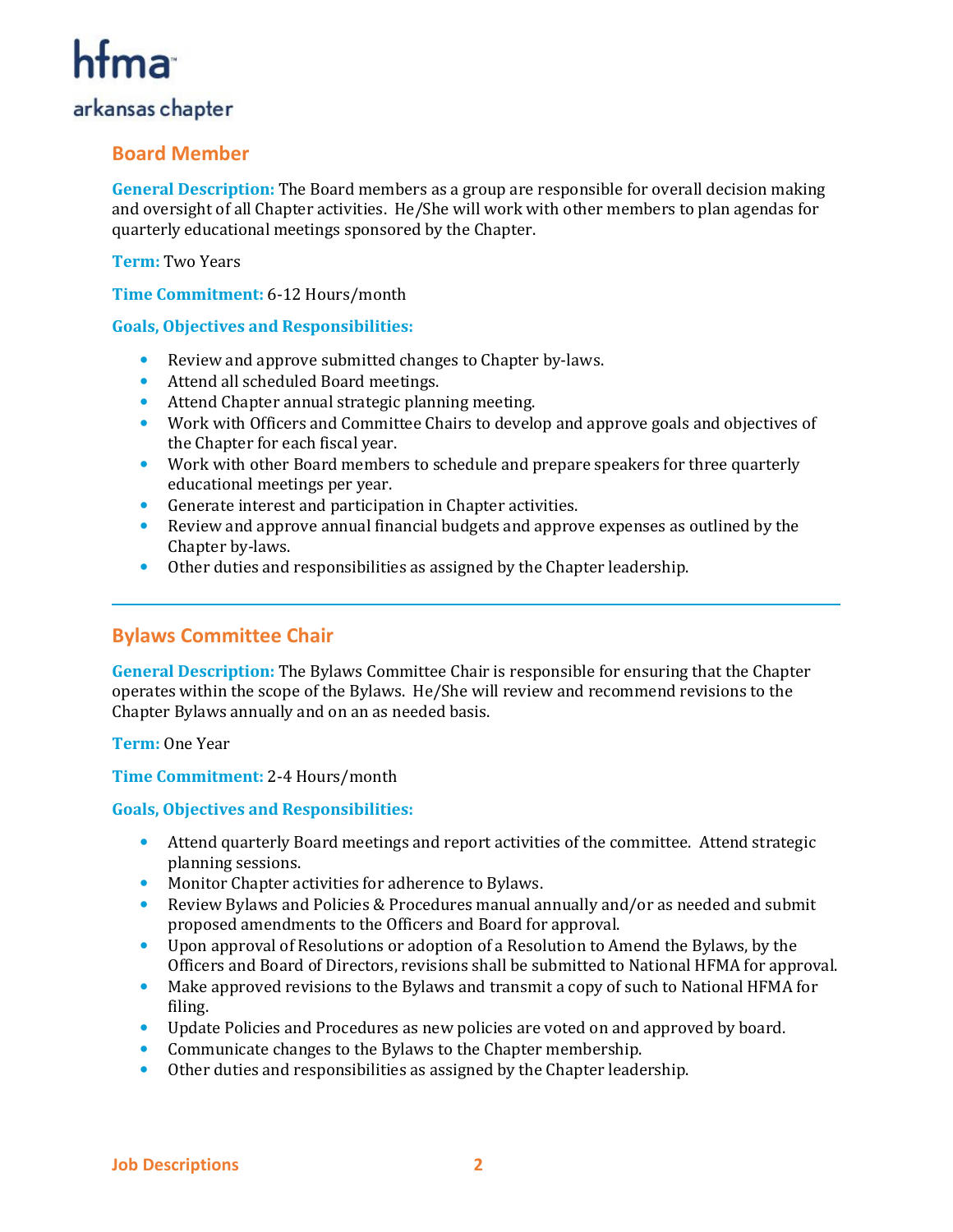## arkansas chapter

## **Certification Committee Chair**

**General Description:** The Certification Chair is responsible for promoting the benefits of professional certification of all members and providing the means to secure study information, provide coaching courses and scheduling testing dates. The Certification Chair must be certified as a CHFP or FHFMA.

**Term:** One Year

**Time Commitment:** 4-6 Hours/month

#### **Goals, Objectives and Responsibilities:**

- Provide assistance to Chapter members to secure study materials.
- Maintain a list of members studying for the exam and assign a member of the committee to be a mentor for each member studying for the exam.
- Conduct coaching sessions to familiarize members with the material on the exam. Provide short informational sessions to membership on benefits of certification.
- Maintain a list of proctors available to assist during testing.
- Attend national coaching course sessions to become more familiar with the coaching process.
- Familiarize yourself with chairs from neighboring states and within our Region to share information and provide testing assistance if your state is more convenient to the testing member.
- Select Chapter members who are certified and active members to serve on the committee.
- Attends quarterly Board meetings and reports to the Board of Directors the progress of the coaching sessions and the number of members testing and passing the exam.
- Other duties and responsibilities as assigned by the Chapter leadership.

## **CFO Committee Chair**

**General Description:** The Chapter CFO Committee Chair is responsible for promoting CFO membership in HFMA and promoting CFO attendance at Regional meetings, as well as providing feedback from CFOs on HFMA meetings and educational programs.

#### **Term:** One Year

**Time Commitment:** 3-4 Hours/month

- Develop and maintain a database of Arkansas healthcare CFOs.
- Develop a process to survey healthcare CFOs to attain their feedback on the content of quarterly meetings and suggestions for topics in the future.
- Develop information on the advantages of membership in HFMA and to contact nonmember CFOs by mail and phone and encourage them to join.
- Attend quarterly Board meetings and report activities of the committee.
- Plan annual CFO meeting
- Other duties and responsibilities as assigned by the Chapter leadership.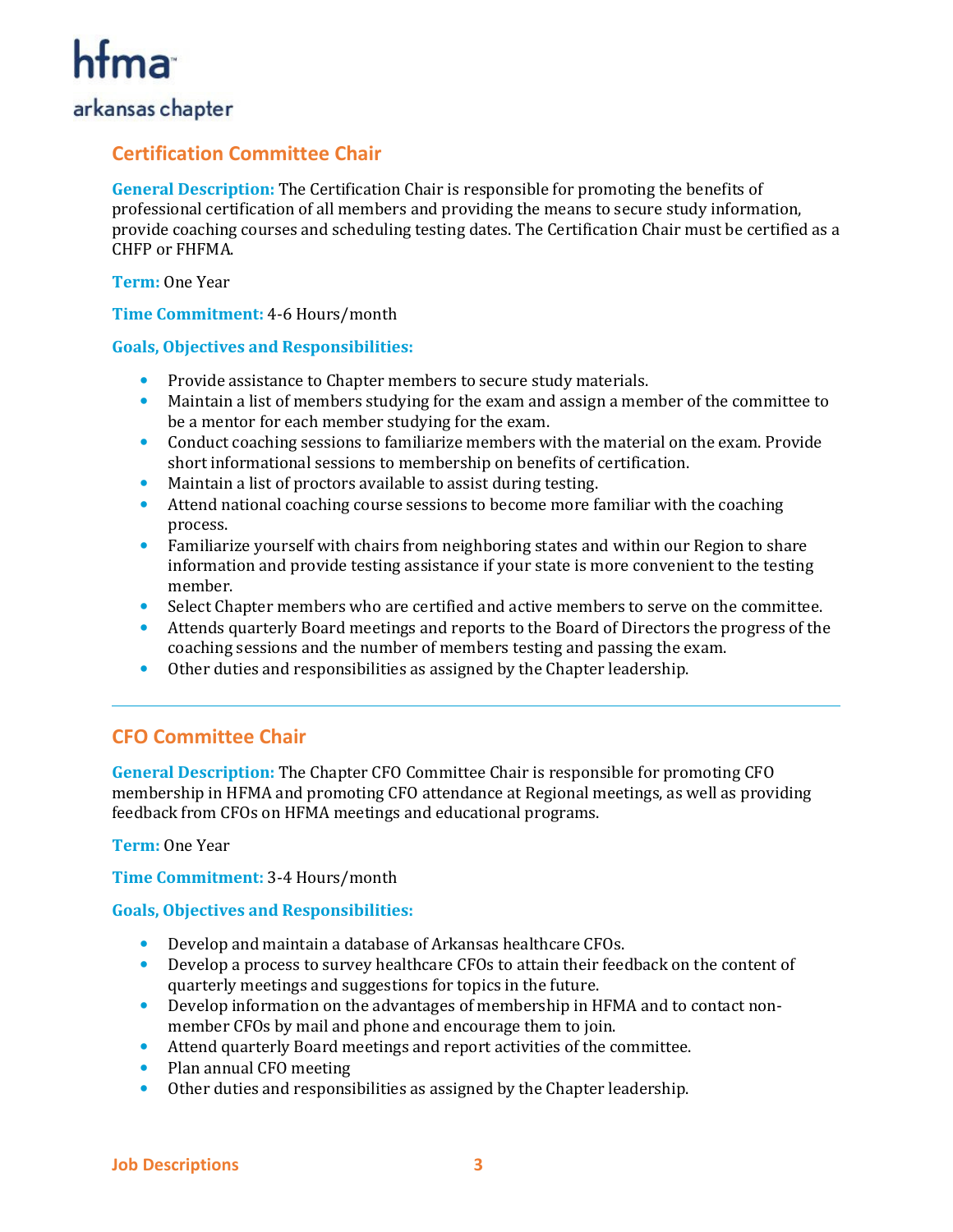

## **Communications Committee Chair**

**General Description:** Chairs the newsletter committee, which is responsible for gathering information and composing the Chapter newsletter, The Newsbreaker, for distribution to the membership and sponsors. Responsible for maintaining Chapter social media accounts.

**Term:** One Year

**Time Commitment:** 6-8 Hours/month

#### **Goals, Objectives and Responsibilities:**

- Solicits information from the Chapter membership and outside sources for inclusion in The Newsbreaker, which is published each quarter just prior to quarterly meetings.
- Responsible for publication of The Newsbreaker, both printed and website versions.
- Attends planning meeting, all Chapter board meetings and National Leadership Training Conference during fiscal year.
- Takes pictures at quarterly Chapter meetings as well as National meetings attended for inclusion in The Newsbreaker.
- Promote Chapter activities through social media, including LinkedIn, Facebook, Twitter, and Instagram.
- Other duties and responsibilities as assigned by the Chapter leadership.

## **Corporate Sponsorship Committee Chair**

**General Description:** The Corporate Sponsorship Chair obtains from corporate sponsors who are willing to financially support the Chapter. These sponsorships allow our Chapter to remain financially viable and continually provide quality meetings and information to Chapter members at an affordable cost.

#### **Term:** One Year

**Time Commitment:** 24 Hours/ with most of the time spent in May and June

- Lead the sponsorship committee in obtaining determined financial support goals.
- Reach budgeted income goals by contacting potential and past sponsors to obtain commitments for financial support.
- Keep an updated report on sponsorship opportunities for potential sponsors.
- Keep an accurate listing of current sponsors to provide to Chapter leadership, Newsletter Chair, Website Chair and Membership Directory Chair for appropriate recognition.
- Provide an accurate listing of sponsors and associated levels of sponsorship to provide Chapter Manager for HFMA billing purposes.
- Assist the Chapter Manager for HFMA in billing and collection of sponsorship fees.
- Respond to requests for information during the year from potential sponsors who are interested in future sponsorship opportunities.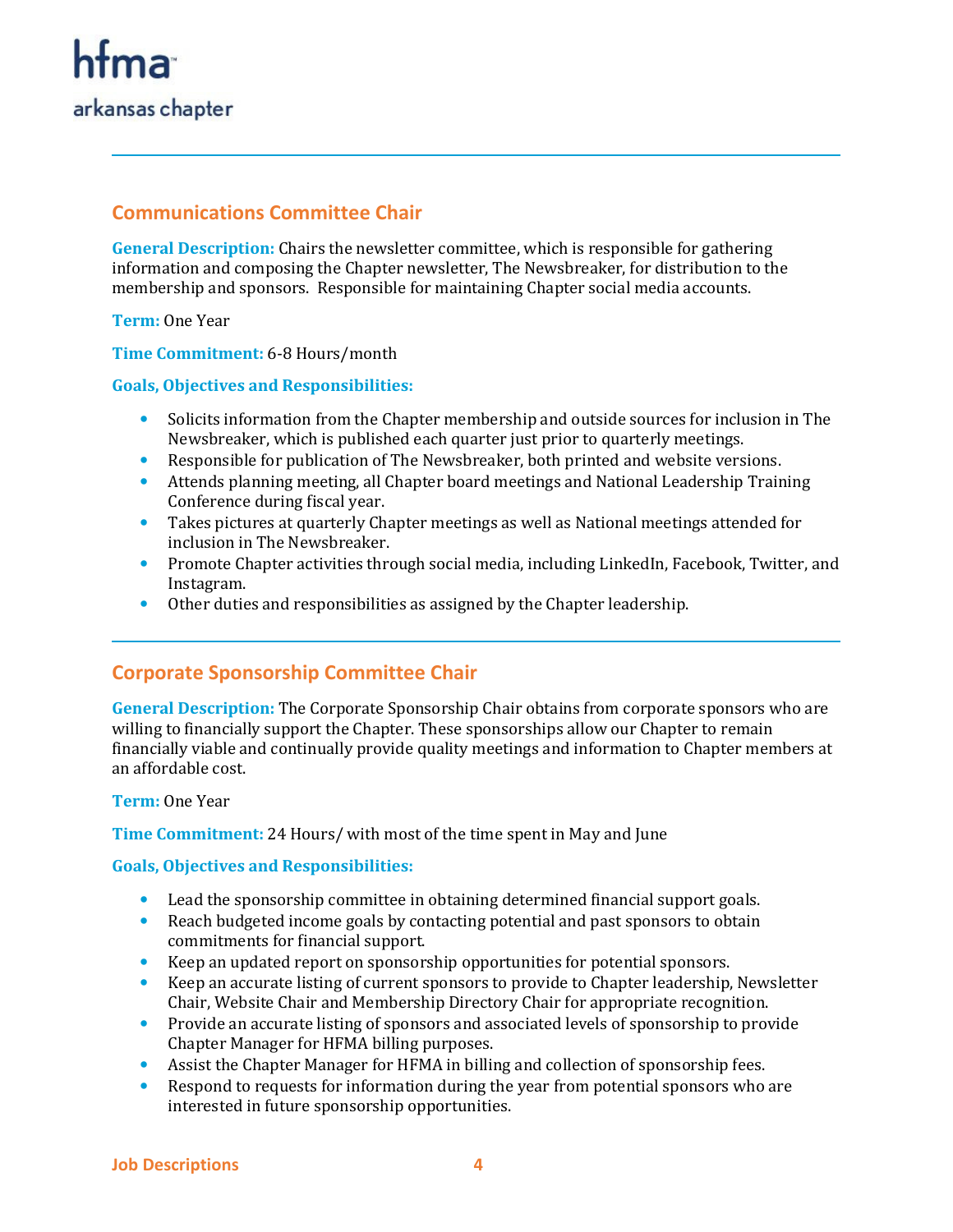## arkansas chapter

- Update and distribute annually a report describing the summary of services each sponsor offers to HFMA members in order to promote their companies.
- Continually encourage HFMA members to support our sponsors and provide insight on services that may assist them in their daily healthcare functions.
- Coordinate and conduct the sponsor recognition program at the annual HFMA meeting and tradeshow.
- Monitor attendees at each Chapter meeting to identify potential new sponsors and provide them with information about Chapter sponsorship.
- Attend quarterly board and strategic planning meetings and provide insight on committee and contribution success.
- Other duties and responsibilities as assigned by the Chapter leadership.

## **CPE Coordination Chair/CPE December Meeting Chair**

**General Description:** The CPE Coordination Chair is responsible for verifying that educational opportunities offered by the Chapter meet state and NASBA CPE standards and submits NASBA certification application annually.

**Term:** One Year

**Time Commitment:** 1-2 Hours/month

#### **Goals, Objectives and Responsibilities:**

- Review meeting brochures timely to verify that all information necessary for CPE verification is included.
- Stay abreast of changing state and NASBA requirements regarding CPE eligibility.
- Provide feedback to the Program Committee on whether proposed educational presentations meet technical CPE standards.
- CPE Co-Chair is responsible for coordinating December education meeting for CPAs.

## **Critical Access Chair**

**General Description:** The Critical Access Chair is responsible for making sure that the Chapter offers educational opportunities that are relevant to critical access hospitals and for keeping Chapter leadership informed about developments in the healthcare world that are relevant to critical access hospitals.

**Term:** One Year

**Time Commitment:** 1-2 Hours/month

- Attend mini-LTC to provide input to other Chapter leaders about opportunities and concerns relevant to critical access hospital personnel.
- Reach out to other critical access hospital leaders to promote Chapter membership and activities.
- Seek out feedback from critical access hospital leaders regarding issues that are important to them and content they would like to see the Chapter provide.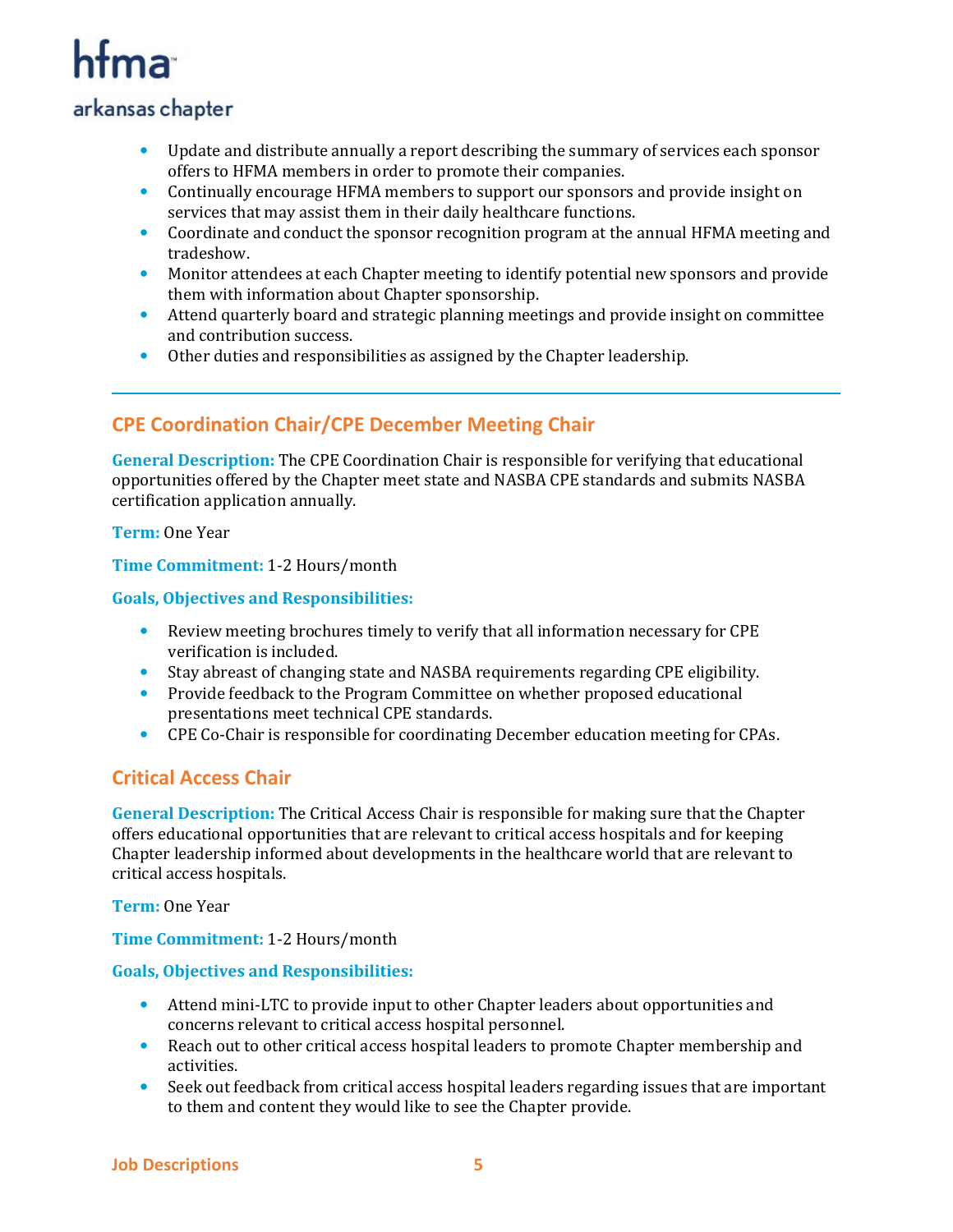## arkansas chapter

## **Early Careerist Chair**

**General Description:** Create a formal process for personal outreach to new, early careerist members.

**Term:** One Year

**Time Commitment:** 1-2 hours per month

#### **Goals, Objectives and Responsibilities:**

- Attend Mini-LTC to discuss plans and budget for networking events for the upcoming year.
- Develop the infrastructure at the chapter level to pair early careerists with more tenured leaders.
- Identify those who want to be mentored soon after they join.
- Assist with identifying effective ways to communicate the value of HFMA to future healthcare financial leaders.

### **Enterprise Member Chair**

**General Description:** Committee will create a formal process for professional outreach to new enterprise members.

**Term:** One Year

**Time Commitment:** 4-6 Hours/month

**Goals, Objectives and Responsibilities:** 

- Develop the infrastructure at the chapter level to reach out to enterprise members.
- Identify needs that enterprise members seek from Chapter after they join.
- Assist with identifying effective ways to communicate the value of HFMA to enterprise members.
- Maintains open lines of communication with other Chapter committee chairs. Attends quarterly board meetings and reports to Chapter officers and directors. Participates in the annual strategic planning session.
- Other duties and responsibilities as assigned by the Chapter leadership.

#### **Founders Award Chair**

**General Description:** The Founders Chair is responsible for ensuring that Chapter members' Founders points are communicated to National HFMA in an accurate and timely manner.

#### **Term:** One Year

**Time Commitment:** 10-15 hours, concentrated around Founders reporting deadline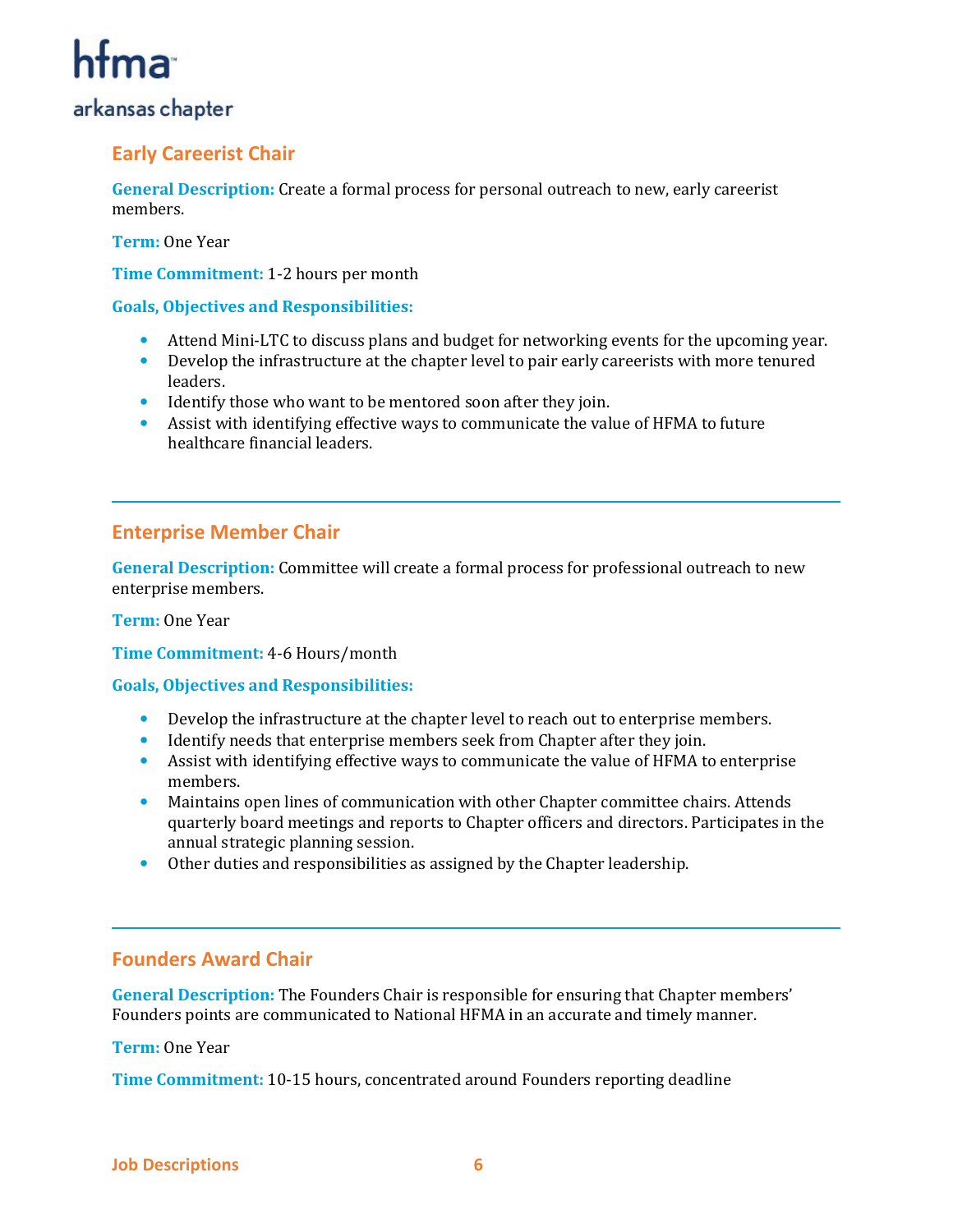## htma

## arkansas chapter

#### **Goals, Objectives and Responsibilities:**

- Ensure that committee participation is updated correctly in the National HFMA system.
- Enter any other Founders points in to the National HFMA system.
- Reach out to members to have them verify that their Chapter participation is reflected appropriately in the National HFMA system.
- After verifying that all Founders points are entered correctly, run the Founders Award Eligibility Report and submit approval.
- Order Founders Awards at the appropriate level for eligible members.

### **HERe Women's Leadership Chair**

**General Description:** The HERe Women's Leadership Chair is responsible for leading efforts to carry out HFMA's women's leadership initiative through planning events and activities and promoting Chapter events to female members and potential members.

#### **Term:** One Year

**Time Commitment:** 4-6 hours per month

#### **Goals, Objectives and Responsibilities:**

- Reach out to women in the Chapter to find out what their interests and concerns are related to their participation in Chapter events.
- Attend Mini-LTC to discuss plans and budget for HERe events for the upcoming year.
- Plan annual Chapter HERe conference.
- Prepare funding requests for special HERe funds from National HFMA, as available.
- Provide input to Chapter officers and board regarding ways to promote women's participation and leadership in the Chapter.

## **Job Referral/ Placement Committee Chair (Inactive)**

**General Description:** The Job Referral Chair assists members who wish to keep abreast of the healthcare job market by notifying interested members of positions available in Arkansas, as well as across the country.

**Term:** One Year

**Time Commitment:** 1-2 Hours/month

- Recruiters and/or facilities with job openings contact the Job Referral Committee Chair with job postings. These job descriptions are then placed on the Arkansas HFMA website.
- Recruiters and/ or facilities contact the Job Referral Committee Chair to inquire about possible qualified applicants within our organization.
- Members can contact the Job Referral Committee Chair for assistance in pursuing new job opportunities.
- The Job Referral Committee Chair and members can act as an intermediary between the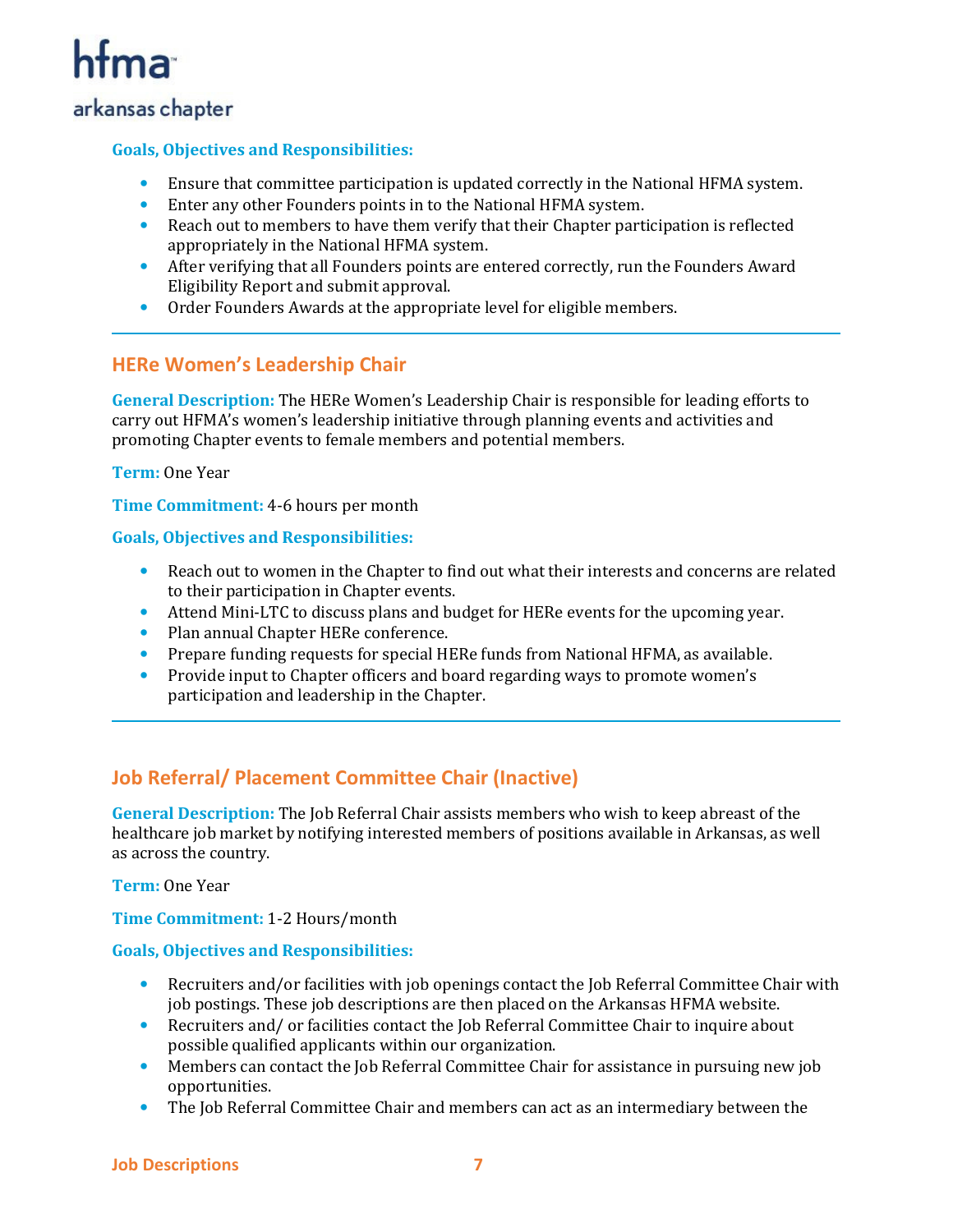## htma

## arkansas chapter

recruiter/facility and the Arkansas HFMA member.

- Keep all communications regarding members confidential.
- Attend quarterly Board meetings and strategic planning sessions.
- Other duties and responsibilities as assigned by the Chapter leadership.

### **Managed Care Committee Chair (Inactive)**

**General Description:** The Managed Care Chair coordinates managed care issues with the Managed Care Committee and reports back to the Chapter Officers and Board Members.

**Term:** One Year

**Time Commitment:** 1-2 Hours/month

#### **Goals, Objectives and Responsibilities:**

- Works with Chapter president and managed care committee members on managed care issues that affect the Chapter members.
- Committee goal is to achieve the tasks set forth in the strategic planning session.
- Serves as main contact for Managed Care issues provided by National HFMA and distributes any information from National HFMA to Chapter members.
- Serves as the main liaison to National HFMA and Arkansas Hospital Association on managed care issues.
- Attends quarterly Board meetings and submits a report to the HFMA executive committee on issues that have been worked on during that quarter.
- Other duties and responsibilities as assigned by the Chapter leadership.

## **Manuscript Chair (Inactive)**

**General Description:** The primary role of the manuscript chair will be to support the educational initiatives of the Chapter by actively encouraging and soliciting the submission and publication of manuscripts and newsletter articles by members.

**Term:** One Year

**Time Commitment:** 1 Hour/month

- Establish a committee to encourage the membership to submit manuscripts for publication in the Chapter newsletter.
- The Chair and committee members will also assist members in publication of appropriate submissions in National HFMA publications.
- Attend all quarterly board meetings and report manuscript submissions to the board.
- Other duties and responsibilities as assigned by the Chapter leadership.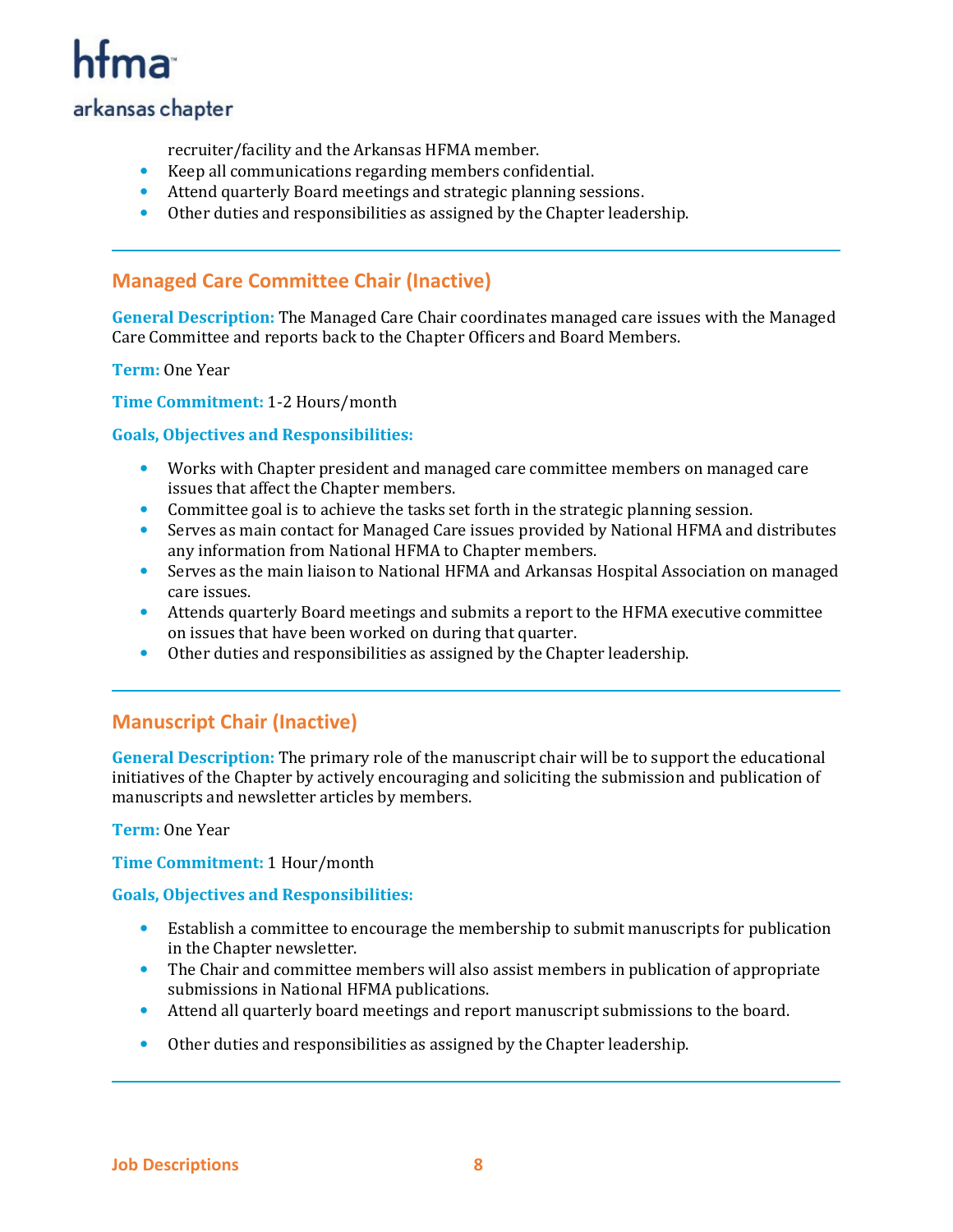## arkansas chapter

## **Membership Chair**

**General Description:** Chairs the Membership Committee, which is responsible for maintaining Chapter membership and recruiting new members.

#### **Term:** One Year

**Time Commitment:** 5-6 Hours/month

#### **Goals, Objectives and Responsibilities:**

- Interacts with HFMA National to maintain Chapter membership roster and develop recruiting strategies.
- Contacts and welcomes new Chapter members.
- Attends planning meeting, all Chapter board meetings and educational meetings as necessary.
- Coordinates efforts to reach out to former members who did not renew their HFMA memberships to encourage them to remain part of the Chapter.
- Provides member recruitment data for annual recruitment award.
- Other duties and responsibilities as assigned by the Chapter leadership.

## **Membership Directory Committee Chair**

**General Description:** The Membership Directory Committee Chair coordinates the production and distribution of the annual membership directory. He/She is responsible for ensuring that the membership directory is prepared and distributed in compliance with National HFMA regulations.

#### **Term:** One Year

**Time Commitment:** 20 Hours- with the majority of the time spent from September through November

- The directory must be produced within the regulations, guidelines and timeline provided by National HFMA, including all of the required national and local information.
- Responsible for coordinating with the Corporate Sponsor Chair to ensure that all advertisements are included in the directory for sponsors who are entitled based on their level of support to the Chapter.
- Responsible for making general contact with the Arkansas HFMA membership to update their personal information on-line with HFMA to ensure that all changes are included in the directory. This is usually done through email. The chair is then responsible for downloading the data list from National HFMA and reviewing it for corrections.
- Other duties and responsibilities as assigned by the Chapter leadership.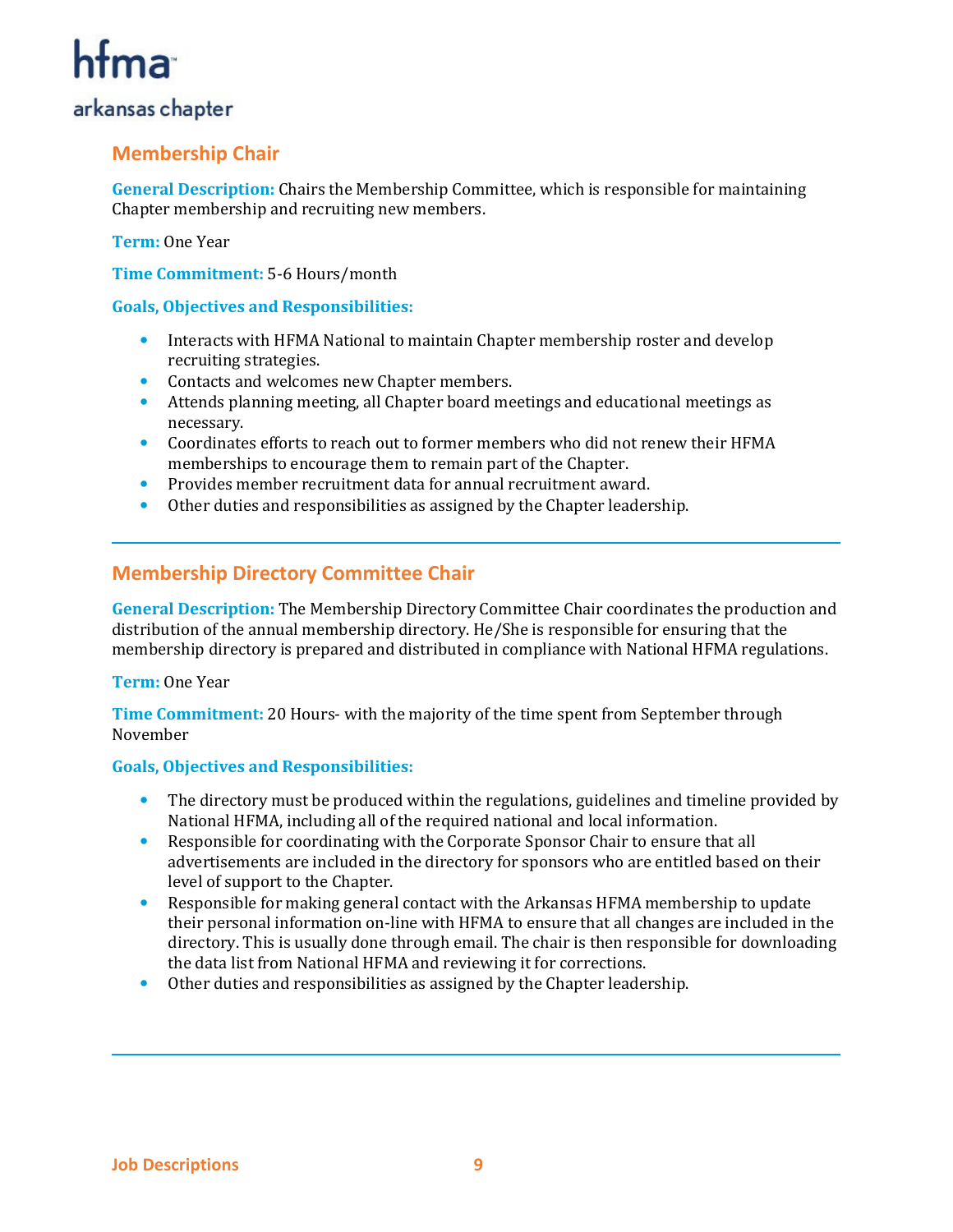## arkansas chapter

## **MidSouth Representative (Inactive)**

**General Description:** The MidSouth Representative is responsible for serving as the Chapter's representative on the MidSouth Institute planning committee.

**Term:** 3 years (one additional renewal term allowed)

**Time Commitment:** 2-4 hours per month

#### **Goals, Objectives and Responsibilities:**

- Participate in MidSouth planning calls and meetings as needed.
- Attend Mini-LTC to discuss how to best represent the Chapter's interests to the other Chapters participating in the MidSouth Institute.
- Assist with planning the annual MidSouth Institute.

### **Networking/Entertainment Chair**

**General Description:** The Networking/Entertainment Committee is responsible for making sure the Chapter offers networking opportunities that are entertaining to the Chapter members at the conferences and at other times during the year.

**Term:** One Year

**Time Commitment:** 4-6 Hours/month

#### **Goals, Objectives and Responsibilities:**

- Plan networking events at quarterly conferences.
- Coordinate the events at the conferences or at other events so that attendees meet, network, and socialize with their peers.
- Encourage chapter members to participate in networking activates that the chapter hosts.
- Get feedback from Chapter members through surveys or other means.
- Maintains open lines of communication with other Chapter committee chairs. Attends quarterly board meetings and reports to Chapter officers and directors. Participates in the annual strategic planning session.
- Other duties and responsibilities as assigned by the Chapter leadership.

#### **Nominating Committee Chair**

**General Description:** Chairs the nominating committee who develops the nominations for Chapter Officers and Board Members for presentation to the membership.

**Term:** One Year

**Time Commitment:** 1 Hour/month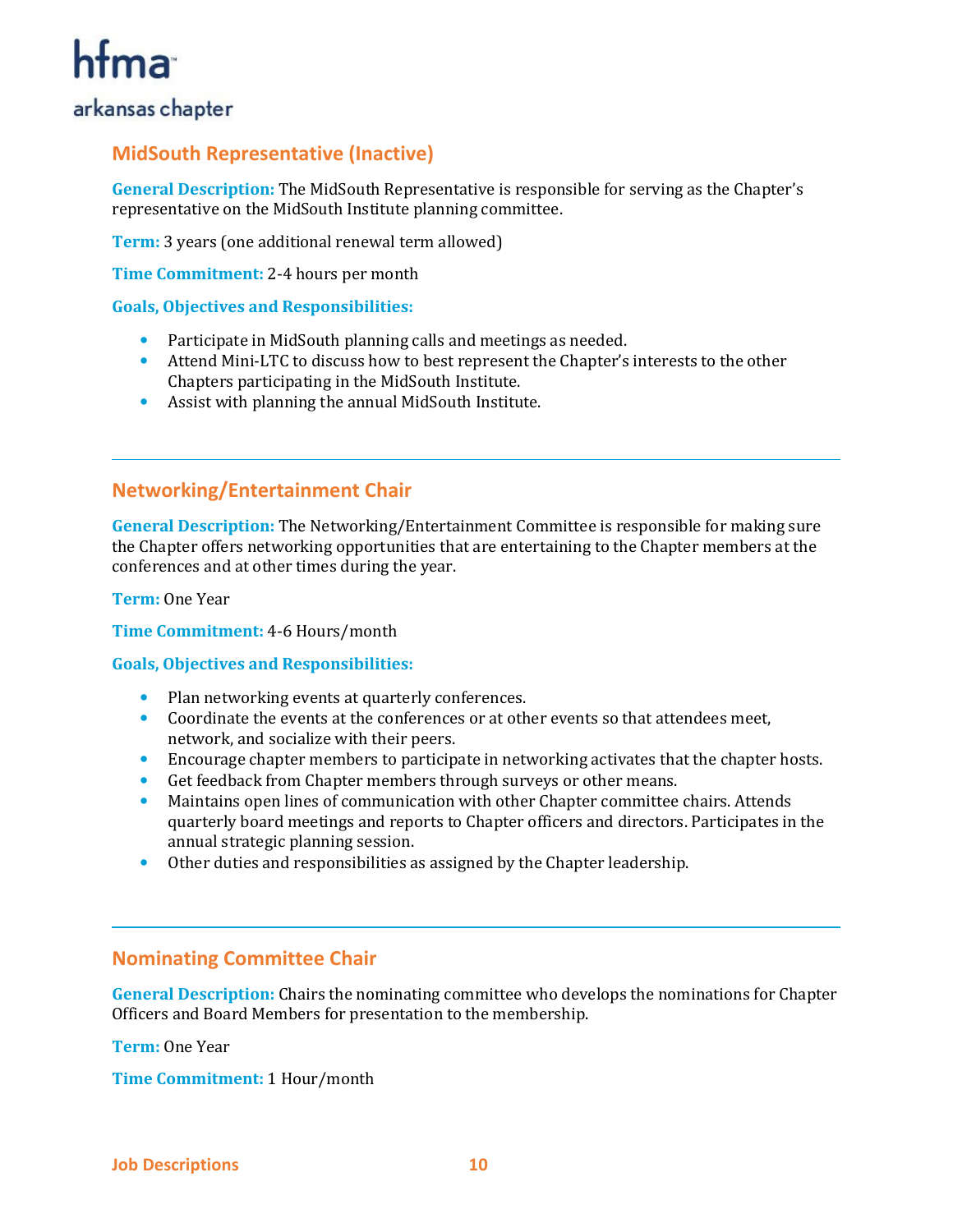## htma

## arkansas chapter

#### **Goals, Objectives and Responsibilities:**

- Solicits interest from the Chapter membership regarding potential Board members and Officers throughout the fiscal year.
- Attends planning meeting and all four board meetings during the fiscal year.
- Coordinates nominating committee's nominations and voting process. Tabulates votes.
- Presents committee's slate of Officers to the Board during the Winter Board meeting.
- Other duties and responsibilities as assigned by the Chapter leadership.

## **Philanthropy Chair**

**General Description:** The Philanthropy committee is responsible for coordinating and promoting different charity projects at the quarterly conferences and promoting to the chapter members the importance of giving back to their communities.

**Term:** One Year

**Time Commitment:** 4-6 Hours/month

#### **Goals, Objectives and Responsibilities:**

- Identify worthy projects for the chapter members to donate to and support at quarterly conferences.
- Promote and identify items that need to be brought to the conferences by the members.
- Coordinate collection of items at the conferences.
- Announce winners from drawing and make sure follow up reporting occurs to all members.
- Report to all members the results of these projects.
- Maintains open lines of communication with other Chapter committee chairs. Attends quarterly board meetings and reports to Chapter officers and directors. Participates in the annual strategic planning session.
- Other duties and responsibilities as assigned by the Chapter leadership

## **Physician Group Practice Committee Chair**

**General Description:** The Physician Group Practice Chair is responsible for updating the Chapter leadership and membership on any known changes and practices that might have an effect on Arkansas hospitals.

**Term:** One Year

**Time Commitment:** 1-2 Hours/month

- Attend quarterly board meetings and report activities of the committee. Attend strategic planning sessions.
- Update the membership on any significant changes in physician practices or billing that will affect the hospitals and or their abilities to perform their job duties.
- Attend Physician Group Management meetings and report current issues being discussed.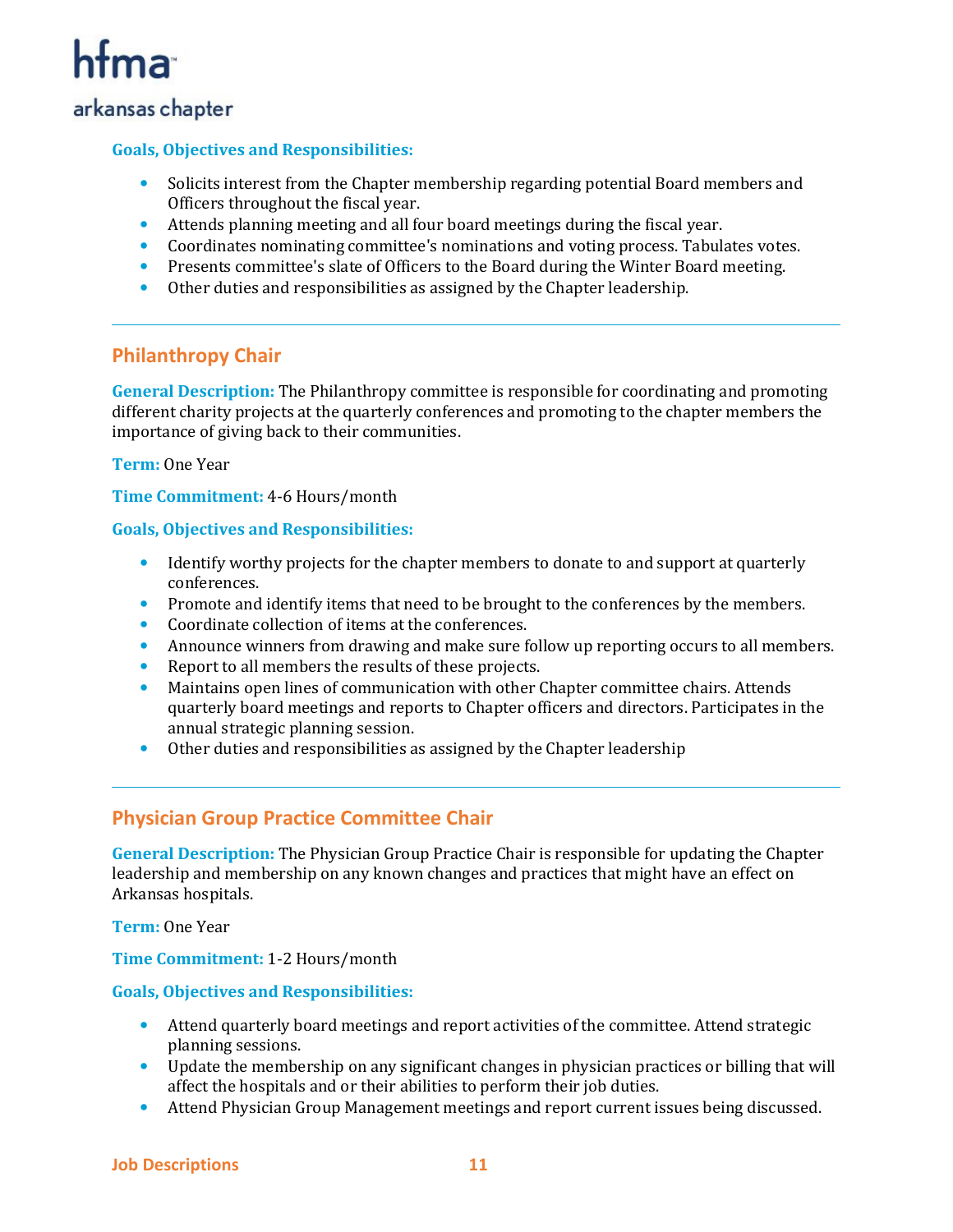## arkansas chapter

## **President**

**General Description:** The President is the Chapter's chief operating officer and generally responsible for managing all Chapter activities and for the overall operation of the Chapter. He/she shall work to ensure member needs are addressed and that a high quality of activity is maintained.

**Term:** One Year

**Time Commitment:** 8-16 Hours/month

#### **Goals, Objectives and Responsibilities:**

- Develop goals and objectives of the Chapter and each committee in conjunction with the Board of Directors, Committee Chairs and members. Document these goals and objectives and distribute to the Officers, Board and Committee Chairs.
- Develop overall Chapter organizational structure.
- Work with Chapter committees on an as-needed basis to facilitate achievement of goals and objectives.
- Preside at all board meetings and report pertinent information to the membership.
- Act as the Chapter liaison with the region, Regional Executive, National Board members, and other related healthcare organizations.
- Hold at least four Board meetings during the year. Review and revise Chapter bylaws as necessary.
- Coordinate all Chapter activities with the National activities and objectives. Attend Fall Presidents Meeting and other National meetings as required.

## **President-Elect/ Program Chair**

**General Description:** The President-elect shall provide support and assistance to the operation of the Chapter. The President-elect acts in the capacity of the President when he/she is unable to be present. The President-Elect is delegated responsibility by the President at his/her discretion.

**Term:** One Year

#### **Time Commitment:** 10 Hours/month

- Assists Chapter President in managing all Chapter activities and for the overall operation of the Chapter.
- As Program Chair, coordinates and assists program committee members to plan and implement local Chapter educational programs.
- Assist in the selection of committee members for all Chapter committees. Coordinates the Chapter's strategic planning process.
- Conducts planning meeting for upcoming year.
- Attends Fall President's Meeting, Leadership Training Conference and other National meetings as required.
- Attends all quarterly Board meetings and any other meetings that the President is unable to attend with his/her proxy, as necessary.
- Other duties and responsibilities as assigned by the Chapter President.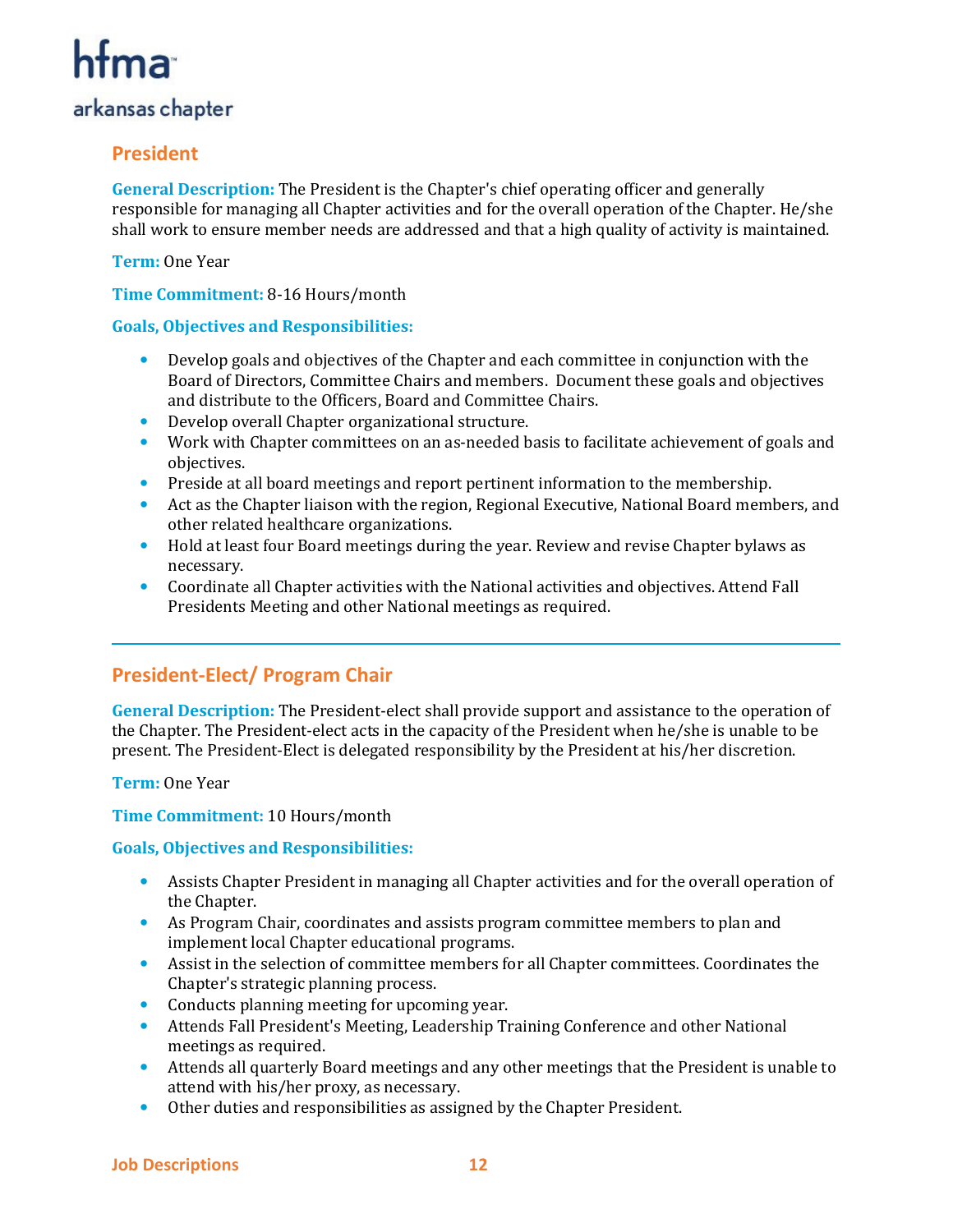## **Projects and Pro-Action Committee Chair (Inactive)**

**General Description:** The Chapter projects and pro-action chair is the Chapter's primary point of contact for special projects. He/She is responsible for ensuring that the Chapter meets the National HFMA requirement for three worthy projects a year. He/She will work with members of the Chapter to compose written submissions to National HFMA for various award selections.

**Term:** One Year

**Time Commitment:** 3-5 Hours/month

#### **Goals, Objectives and Responsibilities:**

- Develop project proposals for submission to the Chapter HFMA executive committee. Work to implement projects approved by Chapter HFMA executive committee.
- Work with executive committee members to submit written project award submissions to National HFMA.
- Expand Chapter member involvement in projects/ activities. Get member input for worthwhile projects.
- Attends all quarterly Board meetings and report activities of the committee. Other duties or responsibilities as assigned by Chapter leadership.

## **Region 9 LINK Chair (Inactive)**

**General Description:** The Region 9 LINK (Local Information Networks) is responsible for serving as a liaison between the Chapter and National HFMA to bring issues and collect feedback in order to help National HFMA make sure its positions and services best reflect the needs of its membership.

**Term:** One Year

**Time Commitment:** 1-2 hours per month

#### **Goals, Objectives and Responsibilities:**

- Attend Mini-LTC to discuss any issues that the Chapter wants to communicate to National and vice-versa.
- Participate in LINK Committee calls and meetings as needed.
- Attend Chapter board meetings.

## **Region 9 Representative**

**General Description:** The Region 9 Representative(s) is (are) responsible for serving as the Chapter's representative on the Region 9 planning committee. The Region 9 Representative must be a past President of the Arkansas Chapter.

**Term:** 4 years (allowed to serve second term after 2 year absence)

**Time Commitment:** 2-4 hours per month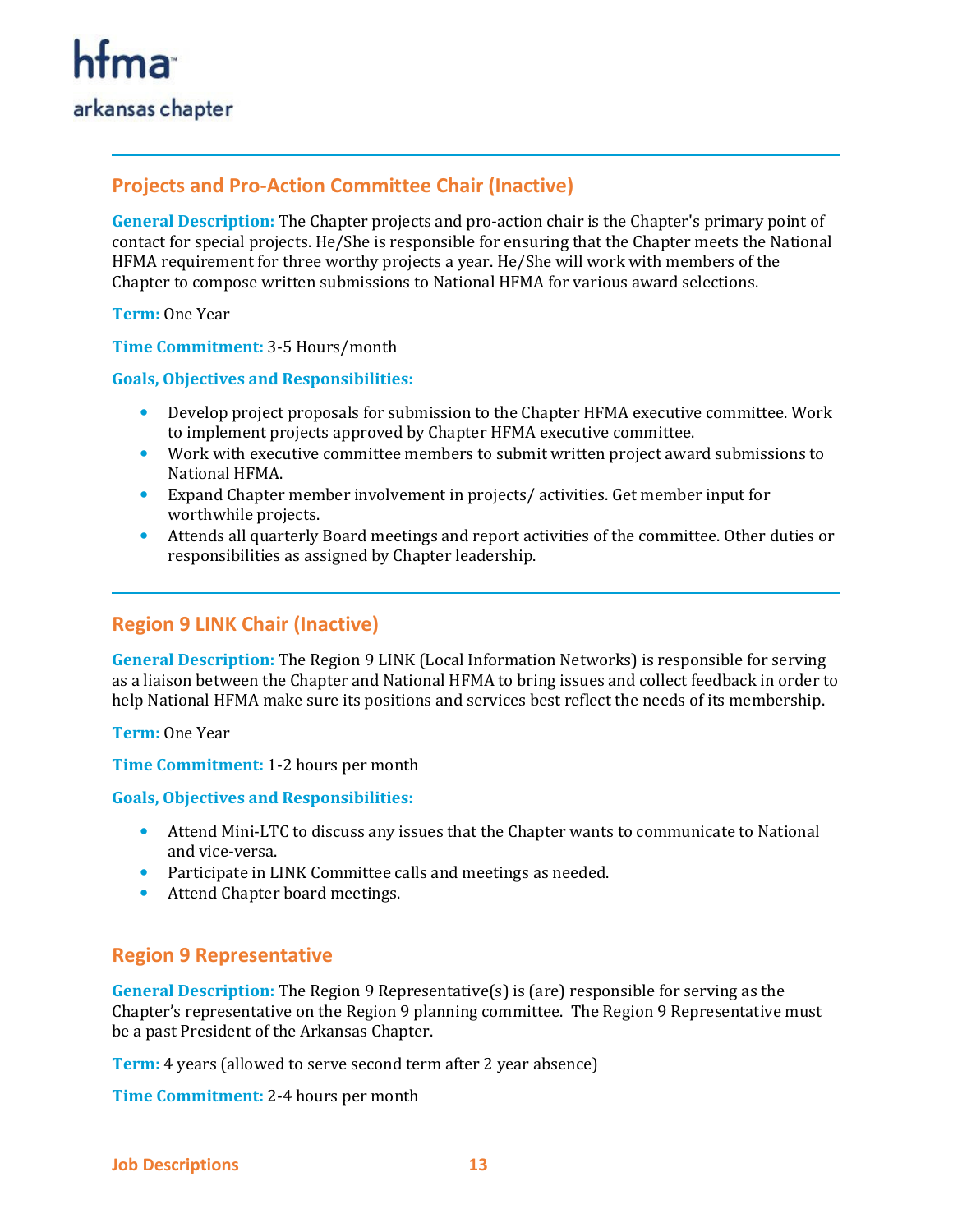## arkansas chapter

#### **Goals, Objectives and Responsibilities:**

- Attend the annual Region 9 planning meeting.
- Participate in other Region 9 planning calls and meetings as needed.
- Attend Mini-LTC to discuss how to best represent the Chapter's interests to the Region.
- Assist with planning the annual Region 9 meeting.

#### **Revenue Cycle Chair**

**General Description:** The Revenue Cycle Chair is responsible for making sure that the Chapter offers educational opportunities that are relevant to revenue cycle personnel and for keeping Chapter leadership informed about developments in the healthcare world that are relevant to hospital revenue cycle operations.

#### **Term:** One Year

**Time Commitment:** 6-8 Hours/month

#### **Goals, Objectives and Responsibilities:**

- Plan annual one-day Revenue Cycle Seminar. Additional revenue cycle educational events may be held at the Chair and Chapter's discretion.
- Attend Mini-LTC to discuss and determine the appropriate budget for the Revenue Cycle Seminar(s).
- As needed, hold focus groups to determine topics of interest or concern to the revenue cycle community.
- Reach out to HFMA and AHA leaders regarding advocacy issues or opportunities of interest to the revenue cycle community.
- Encourage revenue cycle leaders throughout the state to participate in local and regional HFMA meetings.

## **Secretary/DCMS**

**General Description:** The Secretary is responsible for maintaining all Chapter records of meetings and communicating that data to the appropriate members and other interested individuals. The Secretary is also responsible for attending and maintaining all Board Meeting minutes.

The Secretary is responsible to review the DCMS Acknowledgement Report periodically and report to the officers and board the status of the Chapter's performance.

**Term:** One Year

**Time Commitment:** 8-12 Hours/month

- Attend all Board meetings and produce Board minutes.
- Attend Chapter strategic planning session and produce minutes. Attend National Leadership Training Conference.
- Provide board meeting minutes and upload approved minutes to the secure storage area.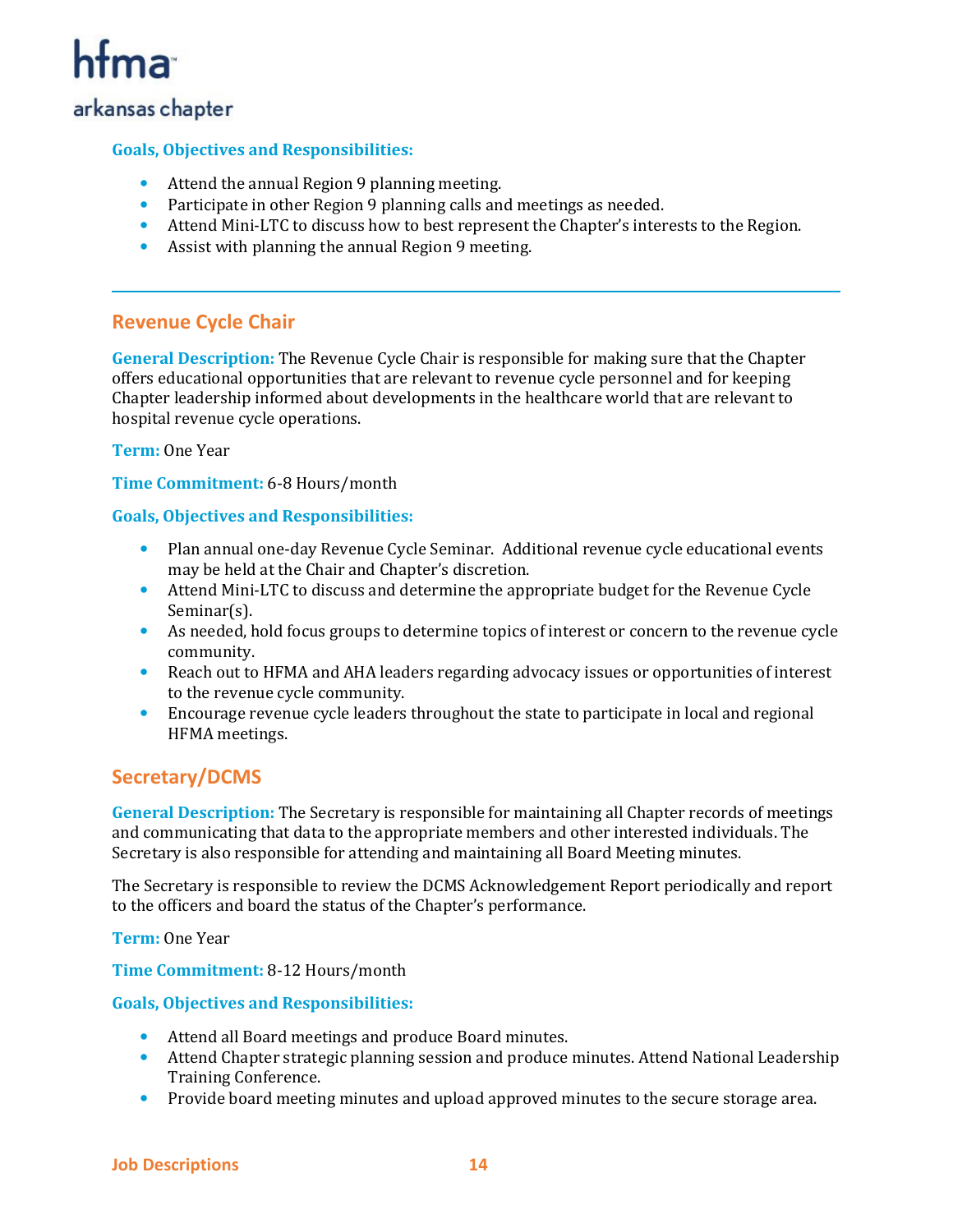## arkansas chapter

• Other duties and responsibilities as assigned by the Chapter leadership.

## **Third Party Reimbursement Committee Chair (Inactive)**

**General Description:** The Third Party Reimbursement Chair is responsible for reporting any and all changes in third party reimbursement to the Chapter leadership and members.

**Term:** One Year

**Time Commitment:** 2-4 Hours/month

#### **Goals, Objectives and Responsibilities:**

- Attend quarterly meetings and report on activities of the committee. Attend strategic planning sessions.
- Member of a committee formed by Blue Cross/ Blue Shield of Arkansas which meets quarterly to discuss reimbursement issues.
- Inform HFMA executive committee and membership of any and all proposed reimbursement changes.
- Keep abreast of all third party reimbursement issues and inform the membership. Other duties and responsibilities as assigned by the Chapter leadership.

#### **Treasurer**

**General Description:** The Treasurer is the Chapter's chief financial officer and is responsible for tracking and quarterly reporting of all Chapter financial activities and managing financial instruments. He/She shall work to ensure sound financial practices are maintained.

**Term:** One Year

#### **Time Commitment:** 8-12 Hours/month

- Maintain financial records (invoices, approvals, etc.) of daily transactions.
- Reconcile bank and investment accounts on a monthly basis.
- Prepare checks on an as needed basis. Manual checks require two officer signatures and electronic checks require email approval from two officers. The Treasurer should not sign or approve any checks written to him/herself.
- Record all deposits. All manual deposits made by the executive director are to be made to the money market account. All electronic credit card deposits are made to the normal checking account and or PayPal account. Notification of the electronic deposits will come via e-mail from the executive director. The event will be noted in the e-mail.
- Maintain original copies of all deposit slips received via physical mail from the executive director.
- Prepare financial statements on a quarterly basis.
- Attend quarterly Board meetings and report the financial statements, which are periodically reviewed by the audit committee, to the Board of Directors.